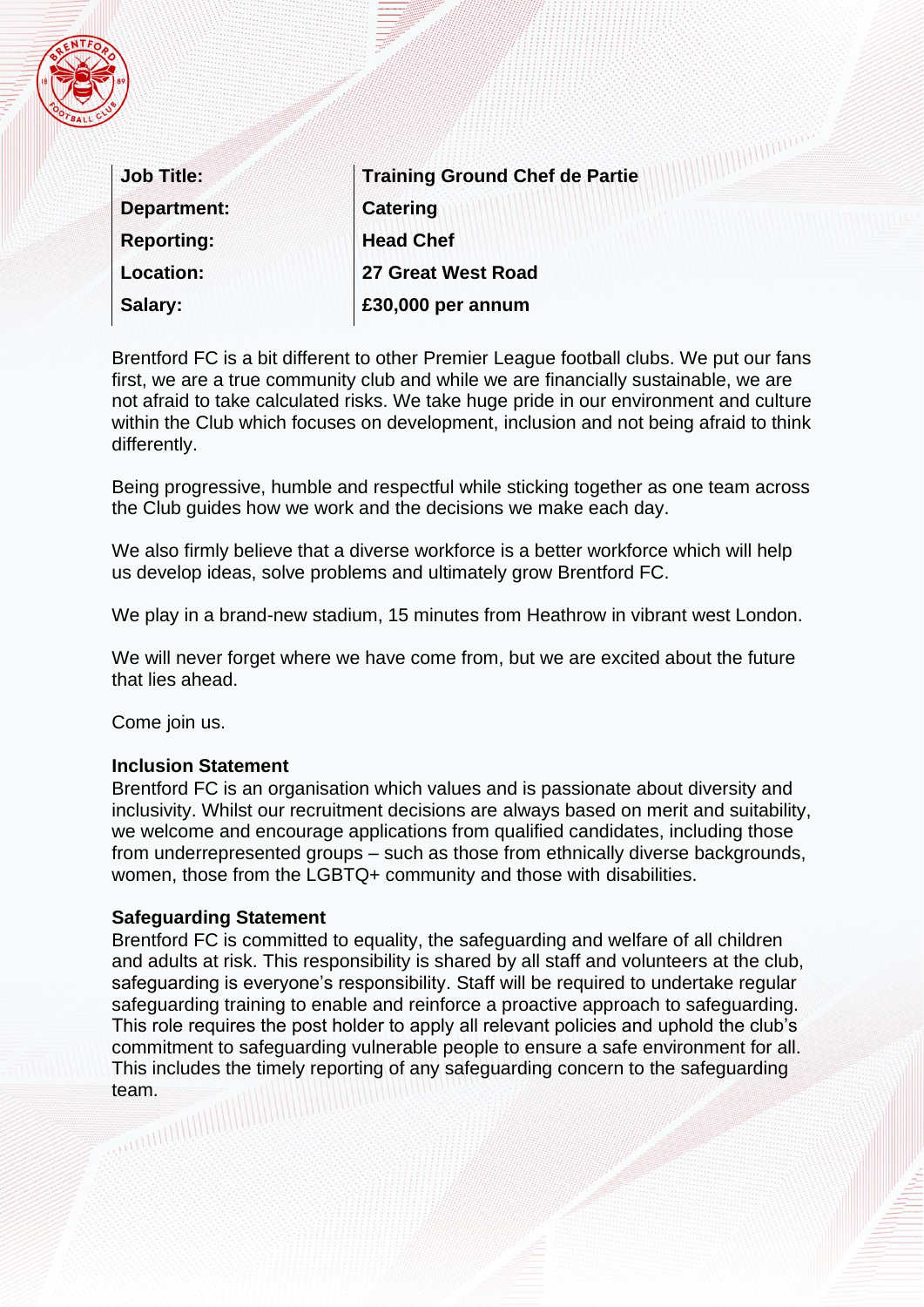

# **The Role of the Chef de Partie**

The role is made up of many varying responsibilities including preparing, cooking, and presenting high quality dishes within the specialty section. Assisting the Head Chef in supervising the kitchen, ensure good quality of stock and prepared food, creating menu items, recipes and developing dishes.

*<u>UIIIIIIIIIII</u>* 

## **Main Accountabilities**

- 1. To run and supervise the kitchen to the required standards set by the Head Chef
- 2. Ensure good stock and waste control is practiced
- 3. Be responsible for the quality control of stock and prepared foods
- 4. Execute cooking to the expected high standard quickly and efficiently
- 5. Ensure the cleanliness and organisation of designated section
- 6. Always maintain a positive and proactive attitude
- 7. Comply with all health and safety regulations, the Staff Code of Conduct and company policies
- 8. Perform other duties as assigned by the head chef and management

## **General Club Accountabilities**

- To comply with all Club policies, including health and safety, data regulations and other legal, ethical, and social requirements.
- To build and maintain good working relationships while maintaining a professional image.
- To keep confidential any information gained regarding the Club and its personnel.
- To maintain a flexible approach to work at all times.

## **Person Specification - Essential Personal Characteristics**

- Be prepared to work independently at times and as part of a team at other times to deliver a high-quality service.
- Prepare and cook meat, fish, veg and all carbs.
- Knowledge and ability to manage a section daily, potentially in charge of a  $2^{nd}$  chef working on your section.
- Organise orders and manage a team for pre and post-match food
- Travel away with the team, checking on hotel's food offering and cooking a live station
- Keep on top of your own section's orders, with high level of attention to detail.
- Help to maintain good food hygiene practices and good health and safety routine within the kitchen environment.
- Help plan and develop new menu ideas with the help of the Head chef.

## **To Apply**

Submit your CV and Cover Letter to the link below by 26 June 2022

<https://hr.breathehr.com/v/training-ground-chef-de-partie-23860>